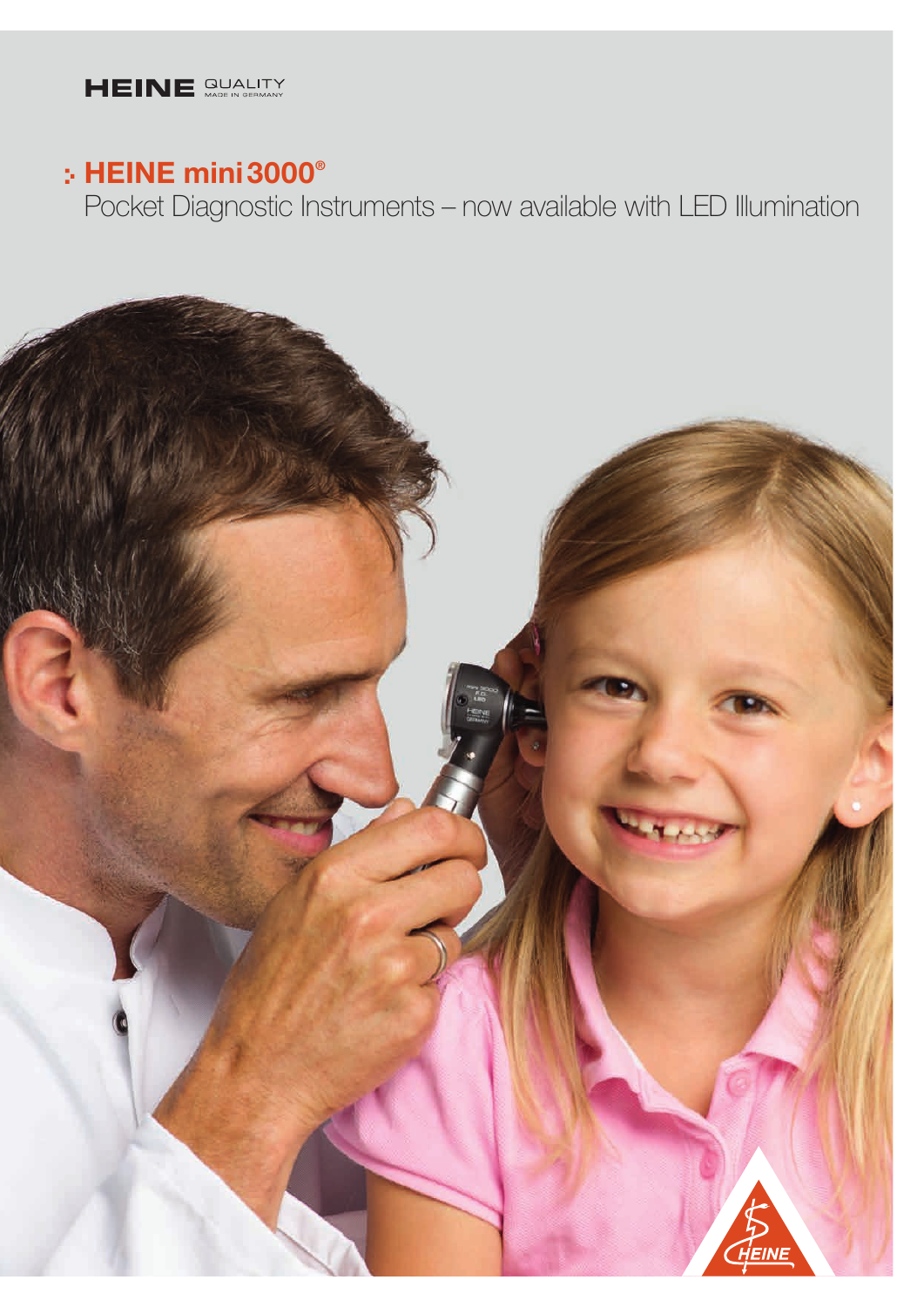## HEINE mini 3000® Series – Maximum Quality, Minimum Size

The HEINE mini3000 series is the successful combination of the high quality features of full-size HEINE instruments and the convenience of pocket sized design.

#### HANDY AND ERGONOMIC

Compact and ergonomic design guarantees a comfortable operation for the most reliable diagnosis in any examination situation.

#### A QUALITY PRODUCT WITH A MODERN DESIGN

Special plastics provide maximum strength and durability in a lightweight and modern design. Maximum quality and durability with minimal dimensions.

#### QUALITY OPTICS AND ILLUMINATION

The interaction between high quality optics and illumination is crucial in an instrument's performance and reliability. The optics produce distortion-free and brilliant images of the whole area under examination. The illumination system renders structures and colours accurately and naturally. The mini3000 series provides the perfect balance of HEINE quality optics and illumination accuracy.

# Two illumination options. One compact series of instruments without equal: HEINE mini3000®

#### HEINE LEDHQ: SETTING A NEW STANDARD HEINE XHL TECHNOLOGY: STILL A MILESTONE

HEINE XHL Xenon-Halogen Technology has set the standard for the evaluation of new light technologies. It offers the perfect colour rendering that health care professionals have examined the eye with and depended on for decades. But now there is another illumination option that meets this standard: our new LEDHQ technology. Now you have a choice with no compromises: tried and true XHL, or LED in HEINE Quality.

#### HEINE LEDHQ: LIGHT THAT SHOWS COLOURS AS THEY ARE

LED light sources impress with a long lifetime and energy efficiency. There is no need to ever exchange the LED. The quality of LED illumination however can vary greatly compared to XHL illumination. With exclusive HEINE LED<sup>HQ</sup> technology you can enjoy all benefits of the familiar LED technology with no compromise in illumination quality. This is achieved by a high Colour Rendering Index (CRI) of 95 (red is red, blue is blue).

#### BRIGHT AND HOMOGENEOUS ILLUMINATION

#### FAITHFUL COLOUR RENDERING INDEX Colour temperature 4,000K, Colour Rendering Index (CRI) > typically 95, special index for red colours (R9) >90 on a maximum scale of 100.

### CONSISTENT LIGHT OUTPUT AND PERFORMANCE

throughout the whole working life of typ. 50,000 hours.

#### **EFFICIENCY** Typ. 10 hours operating time.

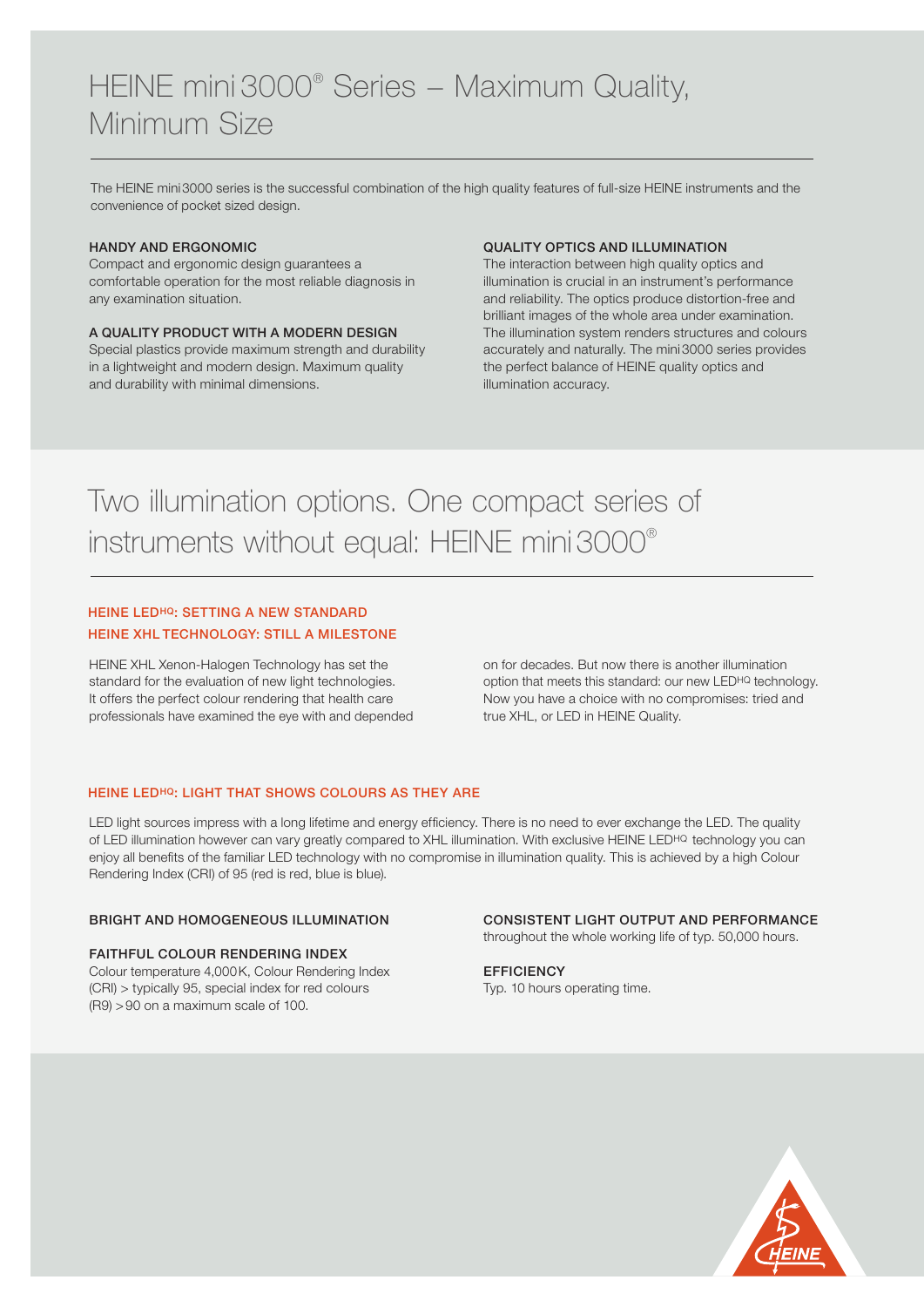### HEINE mini 3000® F.O. OTOSCOPE Modern pocket otoscope, compact and powerful.



mini3000 Otoscope with direct illumination, see page 6.

|                                                                                                         |                           | LED HQ          |
|---------------------------------------------------------------------------------------------------------|---------------------------|-----------------|
| mini 3000 F.O. Otoscope with LED or XHL illumination                                                    | <b>2.5 V XHL</b>          | <b>2.5V LED</b> |
| with mini 3000 battery handle (incl. batteries), 5 of both 2.5 and 4 mm dia.<br>AllSpec disposable tips | D-001.70.110 D-008.70.110 |                 |

For additional ordering information, please contact your HEINE Distributor or visit us at www.heine.com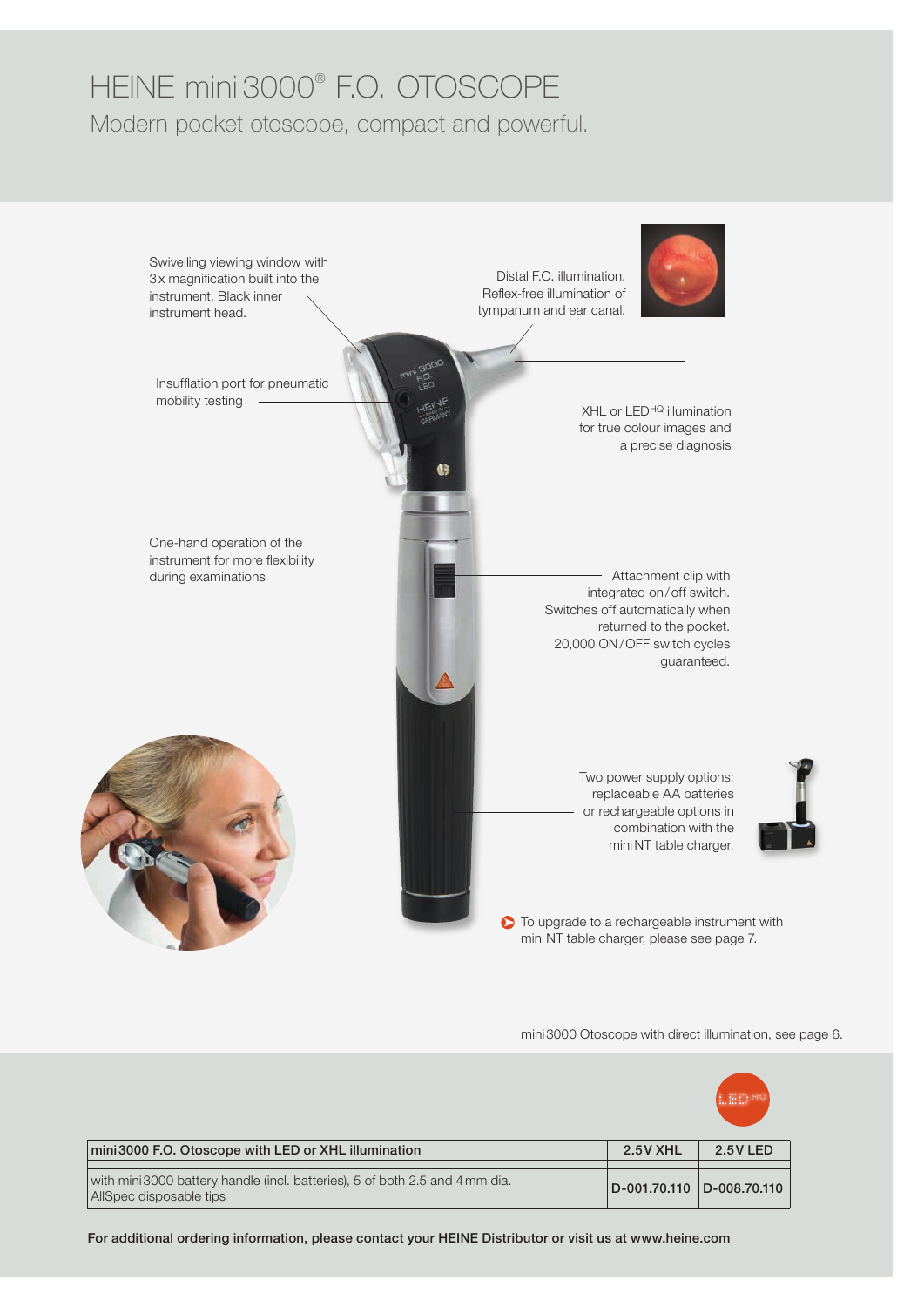# HEINE mini 3000® OPHTHALMOSCOPE

Compact Pocket Ophthalmoscope with best colour rendering at minimal dimensions.



To upgrade to a rechargeable instrument with mini NT table charger, please see page 7.



For additional ordering information, please contact your HEINE Distributor or visit us at www.heine.com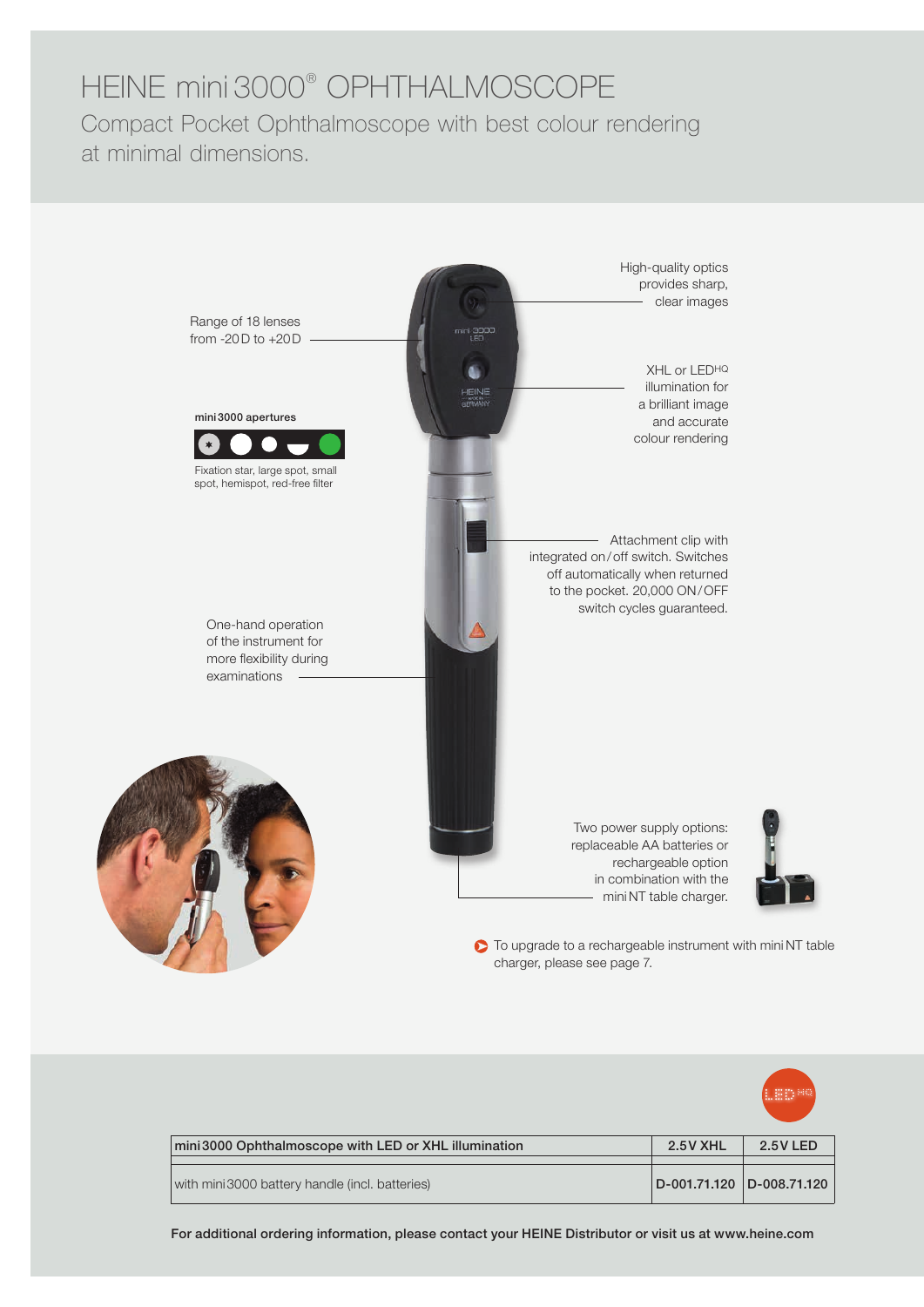# HEINE mini 3000® DERMATOSCOPE

Compact pocket dermatoscope with homogeneous illumination and authentic colour rendering.



|                                                                                                 |                 | <b>ALBERTA</b>   |
|-------------------------------------------------------------------------------------------------|-----------------|------------------|
| mini 3000 Dermatoscope with LED or XHL illumination                                             | <b>2.5V XHL</b> | <b>2.5V LED</b>  |
| with mini3000 battery handle (incl. batteries) with contact<br>plate and 10 ml dermatoscopy oil | D-001.78.107    | $ D-008.78.107 $ |

For additional ordering information, please contact your HEINE Distributor or visit us at www.heine.com

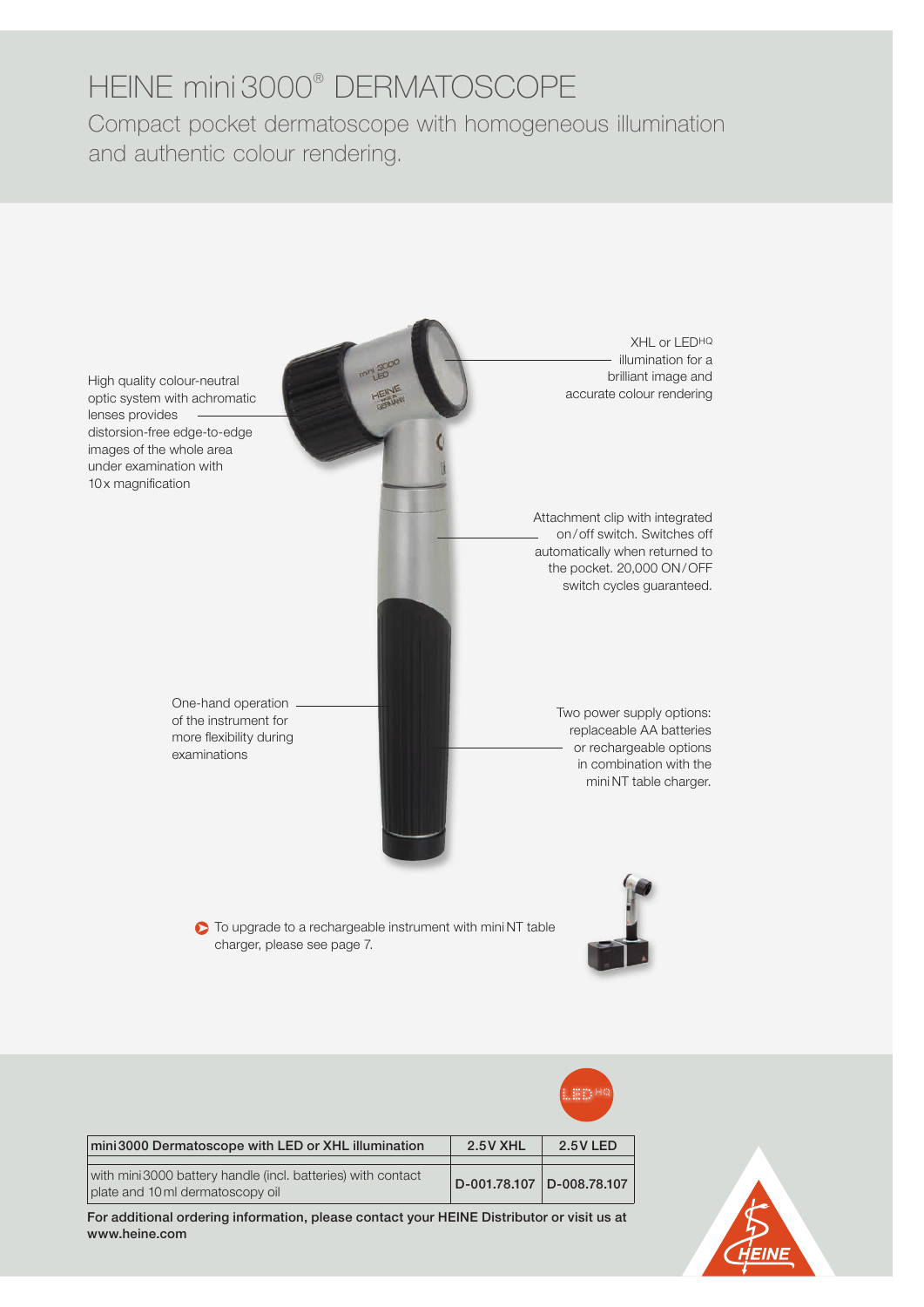### Other products of our mini 3000® series:



mini3000 Otoscope

with mini3000 battery handle, 5 of both 2.5 and 4mm dia. AllSpec disposable tips

#### mini3000 COMBI LAMP [02]

- Compact, all-purpose pocket light and tongue depressor holder all in one.
- Optimal, bright illumination for the pupillary reflex test.
- Can be used with standard wooden tongue depressors and HEINE disposable blades.

#### mini3000 TONGUE-BLADE HOLDER [03]

- : Tongue depressor holder with blade ejector for HEINE disposable tongue-blades.
- : Optimal illumination of the oral cavity and the pharynx.
- : Finger-tip pressure releases the blade. No need to touch the blade after use.
- : Solid metal construction. Durable and tough.

#### D-001.76.120

#### mini3000 Combi Lamp with mini3000 battery handle (incl. batteries) with 5 disposable blades

#### D-001.74.118

#### mini3000 Tongue-Blade Holder with mini3000 battery handle (incl. batteries) with 5 disposable blades

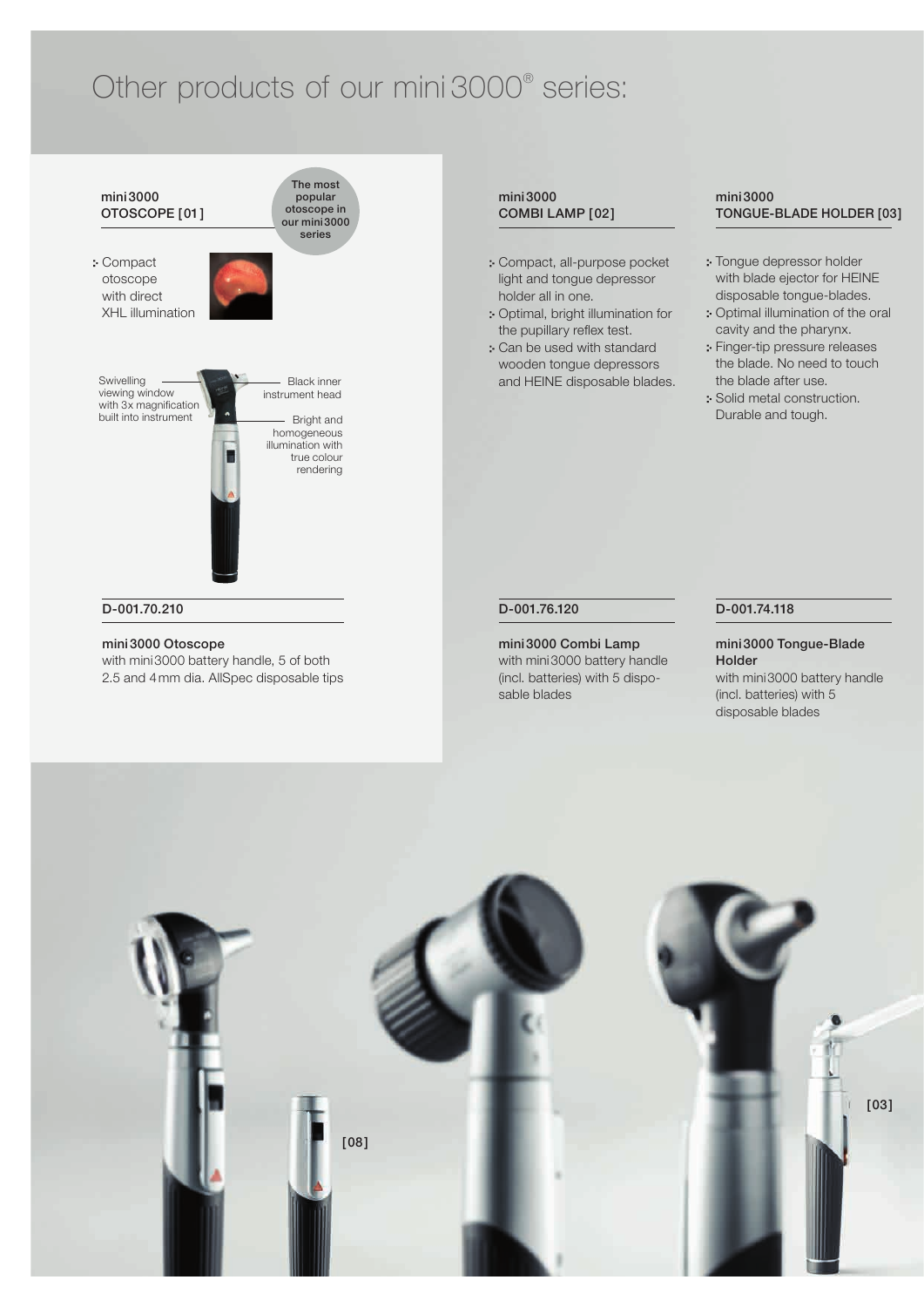#### mini3000 CLIP LAMP [04]/ mini-c CLIP LAMP [05]

- Compact instrument, AA batteries [04] and very compact instrument, AAA batteries [05] for all purpose illumination.
- Optimal, bright illumination for the pupillary reflex test.
- Optional Audiology Ear Light: For the adjustment of a hearing aid, the clip lamp can be equipped with an ear light.

#### D-001.73.131

mini3000 Clip Lamp with mini3000 battery handle (incl. batteries)

#### D-001.73.109

mini-c Clip Lamp (incl. batteries)

#### EAR LIGHT for mini3000 CLIP LAMP/ mini-c CLIP LAMP [06]

: For otoplasty.

D-000.73.105

Ear Light for mini3000 Clip Lamp / mini-c Clip Lamp 6 pieces in blister pack

: The ear light is used to ensure that hearing aids fit correctly.

#### mini NT TABLE CHARGER for 2 mini3000 HANDLES [07]

- Provides stable storage of the instruments. Space saving.
- Two independent charging wells allow two mini handles to be charged at the same time.
- Quick recharge in 4 hours.
- Cannot be overcharged. Charger switches off automatically when the battery is fully charged.
- Charge Status Indicator: Light pulses from the illuminated charging wells indicating the charging mode. Continuous light indicates that the charging process has been completed.

X-001.99.484

single

mini NT Table Charger

### mini3000 RECHARGEABLE HANDLE [08]

- : High quality handle: Unique chrome-finished upper section/refined plastic. Shockproof, sturdy, non-slip.
- Ergonomic elegant form fits well in the hand.
- Threaded connector is made of metal to prevent wear.
- : Integrated on/off switch. Secure. Switches off automatically when returned to the pocket. 20,000 switch cycles guaranteed.

#### mini3000 Rechargeable **Handle**

D-001.79.022

X-001.99.485

with rechargeable battery NiMH 2Z and bottom insert

mini3000 battery systems can be upgraded to a 2.5V rechargeable system with the mini NT Charger Set consisting of: mini NT table charger, 2 rechargeable batteries NiMH 2Z, 2 bottom inserts for mini3000 rechargeable handle

For additional ordering information, please contact your HEINE Distributor or visit us at www.heine.com





[02]

 $[04]$   $[05]$ 

[06]

[07]